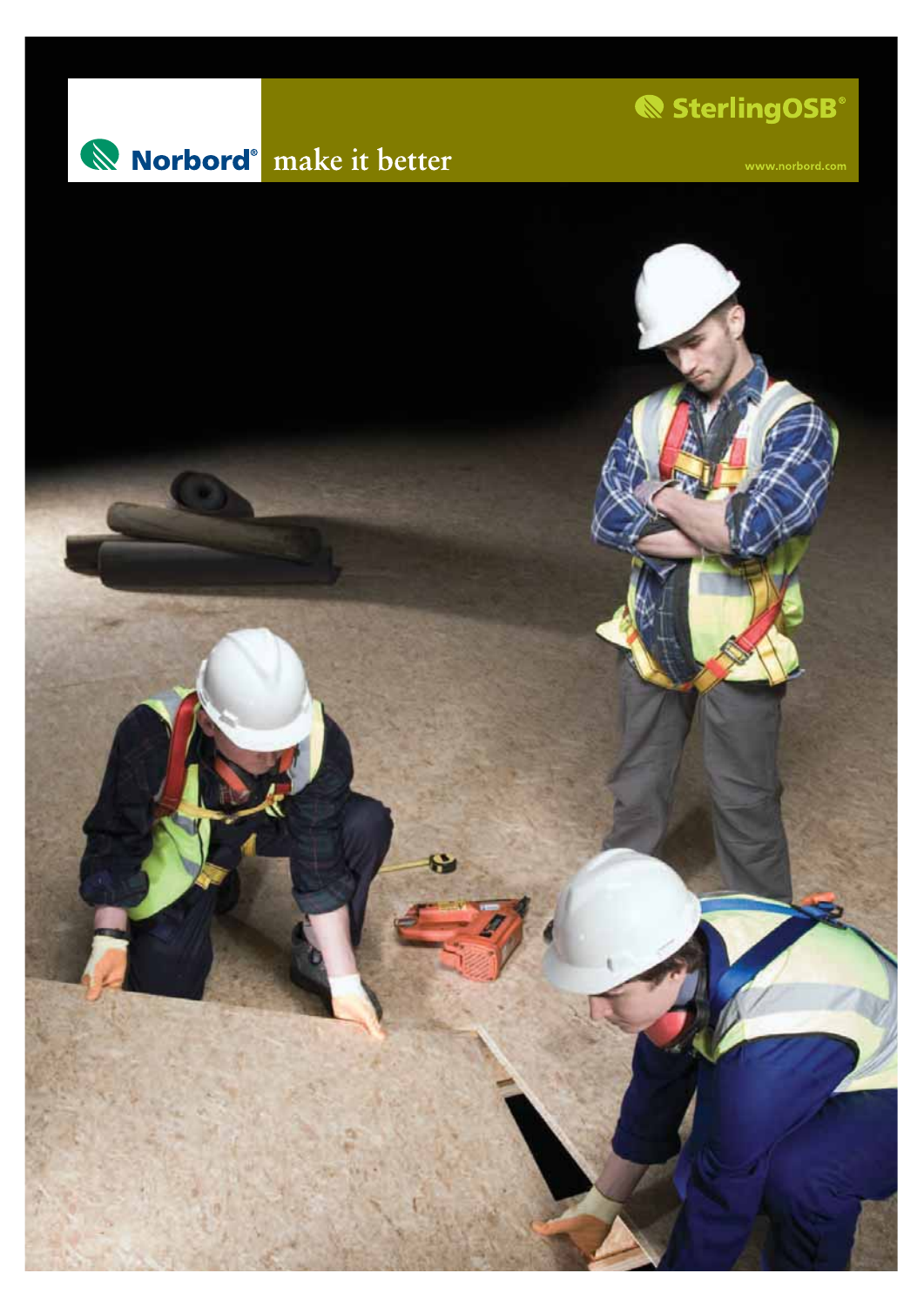# **About Norbord**

Norbord is one of the World's leading manufacturers of engineered wood-based panel products. Our products are used extensively in the construction, furniture and DIY sectors.

Norbord's success comes from the pursuit of excellence in all areas. This is <sup>a</sup> key driver within Norbord and is integral to how we manage our business. Across all functions we aim to deliver the highest level of achievement as standard.

The result is <sup>a</sup> company that is responsive with dependable and dedicated customer service without compromising safety or the environment.

Norbord is committed to sourcing all of its timber from responsibly managed forests. All of our European manufacturing facilities have the capacity to produce products certified to Forest Stewardship Council standards.

The FSC product label allows consumers worldwide to recognise products that support the growth of responsible forest management. In an increasingly environmentally aware marketplace, many demand the FSC mark on their wood products. With Norbord it comes as standard.



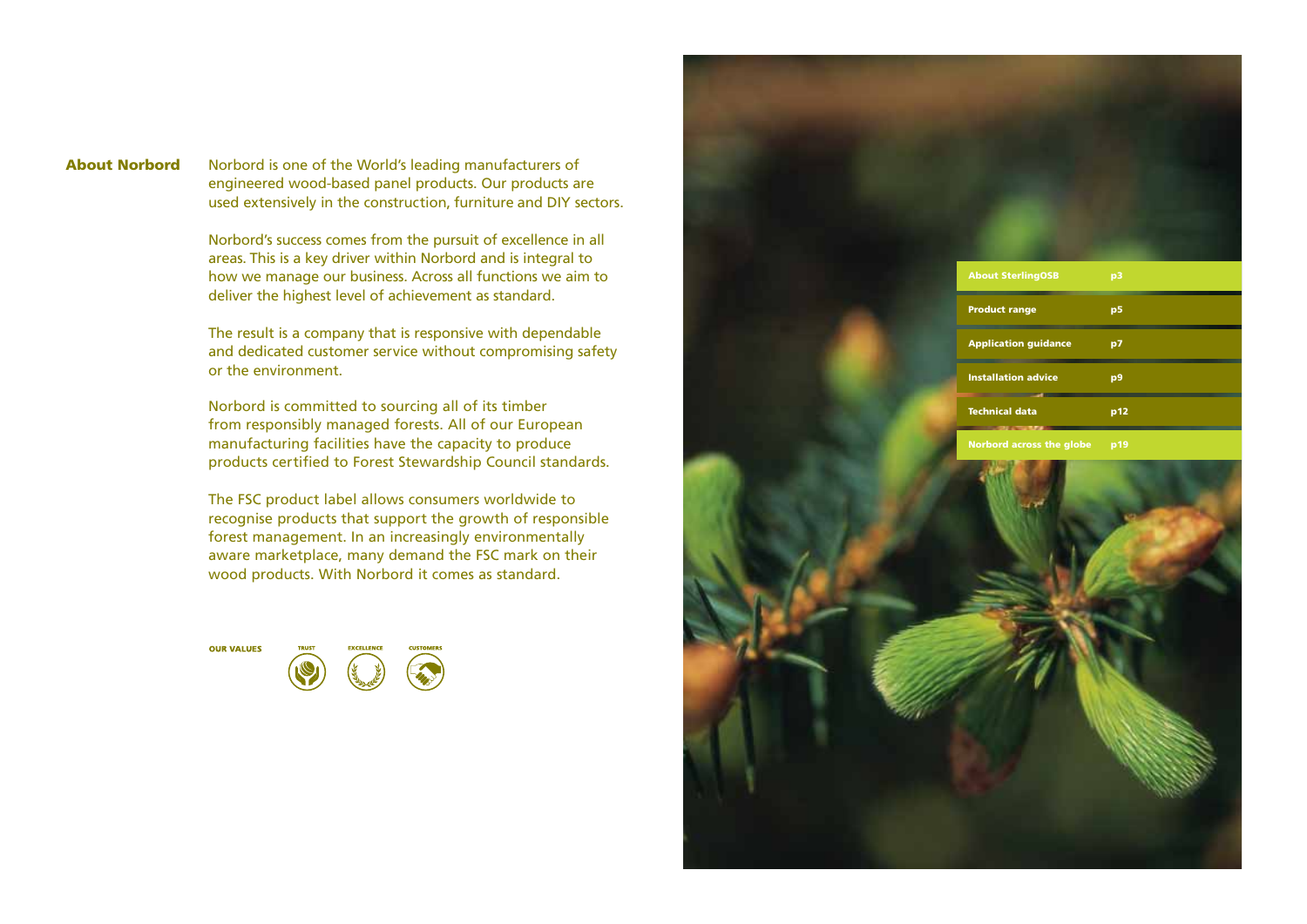## **About SterlingOSB**

SterlingOSB is designed to perform. Its strength is down to the tens of thousands of strands of real wood that go into each and every board. This precision engineered board is the natural successor to softwood plywood. No knots. No voids. No debates.

### **Smaller logs used efficiently**

#### **Uniform strands oriented for strength**

SterlingOSB is made from smaller logs, usually from the small trees that are removed to allow the bigger trees in the forest room to grow. Forest thinning improves strands are dried, blended with growth and sustainability of plants, trees and wildlife.

The logs are cut to length, debarked and processed into precise strands averaging 120mm long and 25mm wide. The resin binder and wax. The strands are laid in cross directional layers in <sup>a</sup> precisely oriented fashion. These form <sup>a</sup> large continuous mat.

The cross directional forming of the strands gives SterlingOSB its increased strength. The resulting mat passes through <sup>a</sup> high heat and pressure press resulting in uniform and high quality panels that are then cooled and cut to size.

Throughout this highly automated and fully engineered process, panels are monitored and tested to meet stringent quality standards.





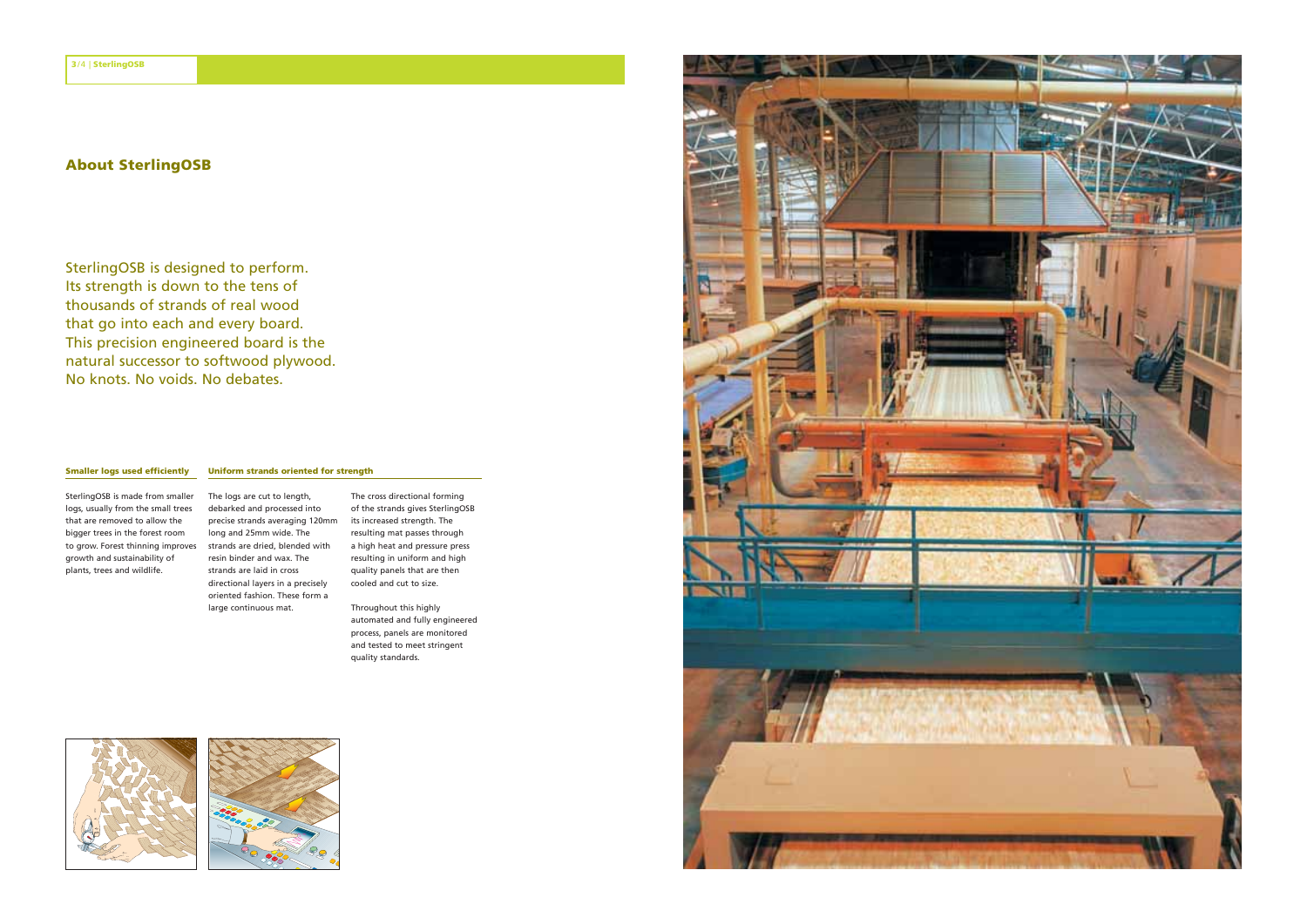## **Product range**

**Structural use in dry conditions**

Made right here in the UK, SterlingOSB2 is the board of choice when you want

# **Product range**

## **SterlingOSB3 T&G Sterling Roofdek**

## **Structural use**

Sanded and machined to exact tolerances, SterlingOSB3 T&G delivers. You get the same high quality product – board, after board, after board. So forget about knots or voids spoiling your plans. And just get on with the job, with <sup>a</sup> board that's engineered to deliver.

Sterling Roofdek is designed specifically for flat roof decking and pitched roof applications. The board combines all the features and benefits of SterlingOSB T&G and measures 2440x1200mm; perfect for roofing.

Tough, consistent and great value for money – SterlingOSB2 is the perfect board for general applications. From boarding up to hoarding; crates to DIY; shelving to sheds – SterlingOSB is the perfect choice.

the job done right.

**Typical uses include:** • Site hoarding • Interior decorative panels • Exhibition displays • Shelving and racking • Packaging, pallets, crating • Garden sheds • DIY projects

**SterlingOSB2 SterlingOSB3**

This board is designed to withstand all the punishment you can throw at it. It's <sup>a</sup> precision engineered board which literally sets the standards. It is an excellent choice for humid structural applications.

**Typical uses include:** • Timber frame housing • Flat and pitched roofs • Wall sheathing • Flooring • Portable buildings • Caravans • Agricultural buildings

**Structural use in humid conditions**

A precision engineered board ideal for structural applications. SterlingOSB3 is BBA approved and available in square

edged and T&G formats.

This board has <sup>a</sup> hard-wearing Tongue and Groove profile. This makes it perfect for platform floors – anything you build on top will be resting on the proven strength of SterlingOSB3 T&G.

SterlingOSB3 T&G is BBA approved and is widely used in housebuilding. What's more it is recognised by NHBC technical standards and Zurich Municipal for housing applications.

The sanded surface is designed to offer excellent adhesion for glues, self-adhesive felts and bitumen. The board is completely free from voids and knots and provides the ideal solution for roofing.

In other words, it's as hard working as you are. Sterling Roofdek is BBA approved, and permitted for structural applications under BS 5268: Part 2.1996 and Eurocode.







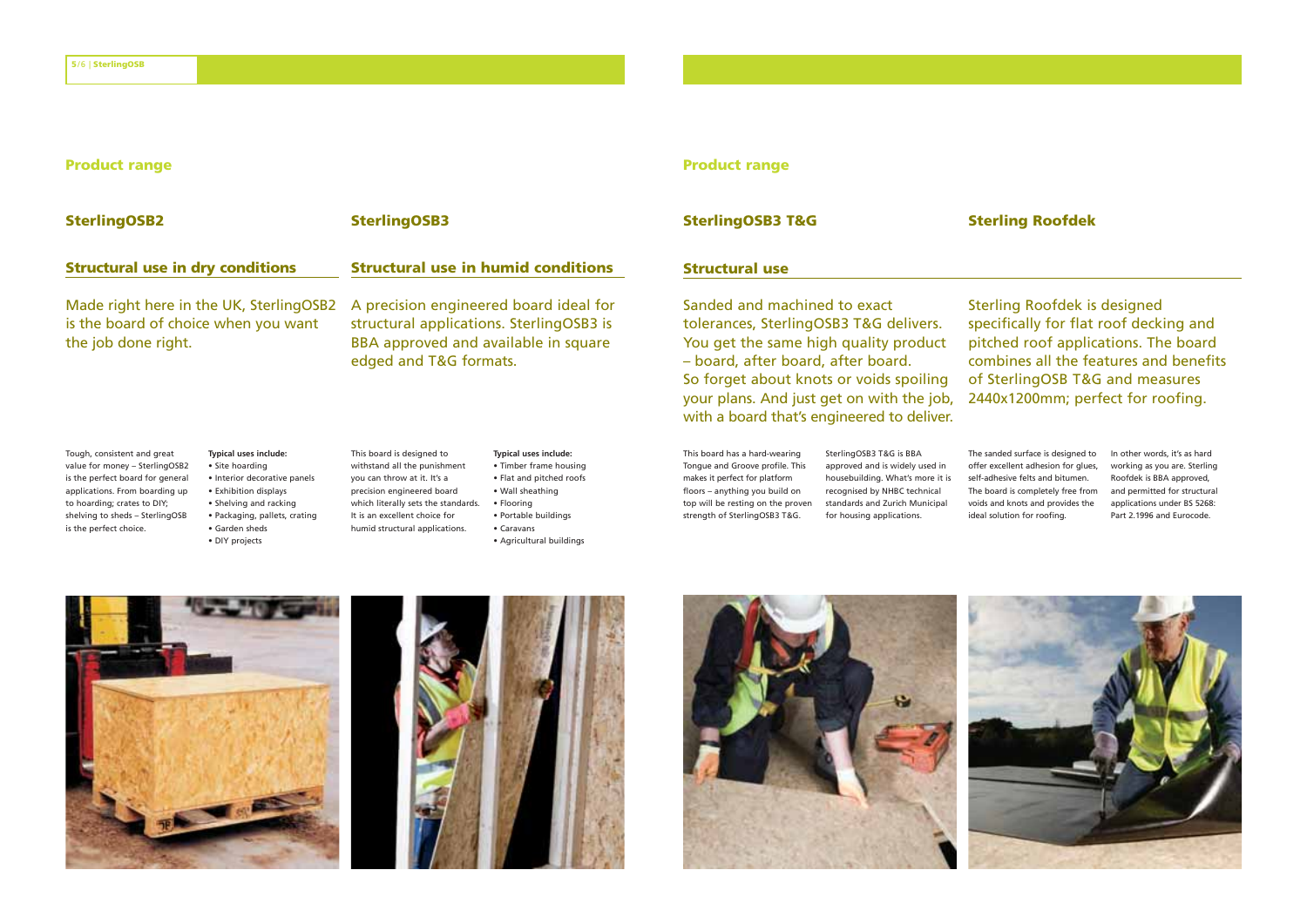## **Application guidance**

The following table provides general guidance. For advice on the best product for your specific application, please contact Norbord customer services or technical support on +44 (0)1786 812921.

|                  |                 |                                 |                   |              | Structural use in humid conditions |              |                           |                   |                        |                        | Structural use in dry conditions |                       |                 |                           |
|------------------|-----------------|---------------------------------|-------------------|--------------|------------------------------------|--------------|---------------------------|-------------------|------------------------|------------------------|----------------------------------|-----------------------|-----------------|---------------------------|
|                  | frame<br>Timber | roofs<br>pitched<br>and<br>Flat | sheathing<br>Wall | Flooring     | buildings<br>Portable              | aravans<br>Ο | buildings<br>Agricultural | hoardings<br>Site | decorative<br>Interior | displays<br>Exhibition | Shelving                         | Pallets<br>Packaging, | sheds<br>Garden | projects<br>$\frac{1}{2}$ |
| SterlingOSB2     |                 |                                 |                   |              |                                    |              |                           | ✓                 | ✓                      | ✓                      | ✓                                | v                     | ✓               | ✓                         |
| SterlingOSB3     | $\checkmark$    | ✓                               | ✓                 | $\checkmark$ | ✓                                  | ✓            | ✓                         | $\checkmark$      | v                      | ✓                      | v                                | $\checkmark$          | v               | ✓                         |
| Sterling Roofdek | ✓               | ✓                               | ✓                 | ✓            | ✓                                  | ✓            | ✓                         | ✓                 | ✓                      | ✓                      | ✓                                | ✓                     | ✓               | ✓                         |

✔ Suitable



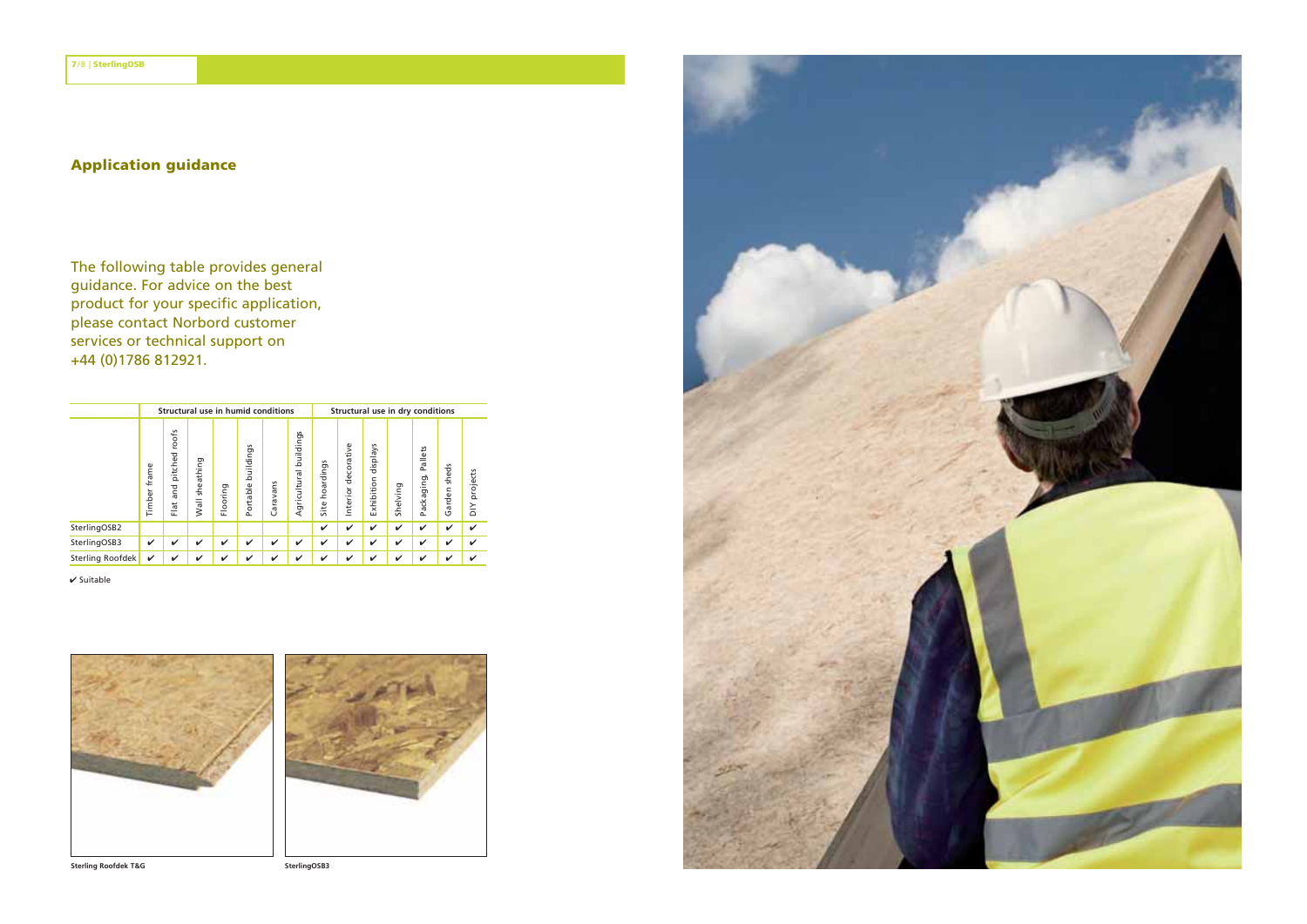## **Installation advice**

## **SterlingOSB**

**SterlingOSB is easy to saw, drill, nail, plane, file or sand. Nails can be driven as close as 8mm from the panel edge without splitting. Panels may be glued with any PVA adhesive recommended for wood, and painted with any quality wood-paint system. Panels can be unsanded, touch sanded, or fully sanded on both sides for industrial or decorative uses.**

The following general fixing instructions should be noted: **Fixing**

• Panels must be laid with long edges at 90° to supports and short edge joints must be staggered. • All short edges must be supported on joists/studs or noggins. • Panel edges must bear approx. 18mm onto joists. • Nailing must be at least 8mm from the panel edges. • All T&G joints should be glued with a PVA adhesive.

### **Expansion gaps**

**Square edged**

With all square edged panels <sup>a</sup> 3mm expansion gap should be allowed between boards and edges.

#### **T&G**

Tongue and Groove has an expansion gap included in the T&G joint. A 10mm expansion gap, or <sup>a</sup> total of 2mm per metre of boarding, (whichever is the greater), must be left at perimeters and upstands for both square edged and Tongue and Groove panels.

**Roofing** Sterling Roofdek is quick and easy to install, while ensuring full compliance to BS6229. The following general fixing instructions should be noted:

**Installation advice**

**Sterling Roofdek**

• Panels must be laid with the long edges at 90° to supports and short edge joints must be staggered. • All short edges must be supported on joists or noggins.

• Panel edges must bear approx. 20mm into joists. • Nailing must be at least 8mm from the panel edges. • The Tongue and Groove edge does not require to be continuously supported.

• Sterling Roofdek is sanded to give improved adhesion qualities for all flat roofing applications.

should be included every 12m approximately in either direction or at the particular requirement of the advising Structural Design Engineers/Architects. This movement joint should be

An expansion provision should be allowed of 2mm per metre plus 1mm for every metre above 12m of the width or breadth

**Fixings**

supporting joists. **Expansion gaps** It is well documented and strongly recommended that additional movement gaps are incorporated in large roof areas

or long runs.

of the area.

approx. 25mm.

Sterling Roofdek should be fixed using approx. 3mm diameter ring-shank nails or screws, 50mm long at 100mm centres across the

### **Specification guidance**

Further guidance on the selection and use of wood-based panels and other essential design information can be found in: WPIF Panel Guide, BS 6229, BBA Agrément Certificate No 01/3857 and DD ENV 12872: 2000.

For further details please contact Norbord technical support or; • www.wpif.org.uk • www.bbacerts.co.uk

#### **Coverings**

**Ventilation**

**Safety**

Design and applications of panels in flat roof decking is covered in section 2.5 of 'Panel Guide' issued by Wood Panel Industries Federation (WPIF).

As roof decking may be slippery when wet or covered with frost, snow, ice or sawdust, installers should wear rubber soled footwear. The use of <sup>a</sup> safety harness is recommended.

On large roofs, <sup>a</sup> movement joint trade associations for guidance A range of proprietary products may be used to cover Sterling Roofdek - refer to appropriate e.g. the Flat Roofing Alliance who can be contacted on 01444 440027.

SterlingOSB should be face fixed using approx. 3mm diameter ring-shank nails or screws, 50mm long at 100mm centres across the supporting joists.

• Panels should be fixed using approx. 3mm ring-shank nails or screws whose length is 2.5 times the thickness of the panel in flooring or 50mm in

• Whilst not essential, glueing of the panels to the joists increases the strength of the structure.

roofing.

#### **Spans & Nailing Centres**

|                                    |     | Flooring |     | <b>Flat Roofing</b> |     | Sarking | Sarking<br>Under<br><b>Slates</b> | Sheathing                |
|------------------------------------|-----|----------|-----|---------------------|-----|---------|-----------------------------------|--------------------------|
| Thickness mm                       | 15  | 18       | 11  | 15                  | 18  | 9       | 18                                | 9                        |
| Max. span* (domestic) mm           | 450 | 600      | 400 | 600                 | 610 | 600     | 610                               | 610                      |
| Nail centres (edges) mm            | 300 | 300      | 100 | 100                 | 100 | 150     | 100                               | 150                      |
| Nail centres (intermediate) mm     | 300 | 300      | 100 | 100                 | 100 | 300     | 100                               | 300                      |
| Weight kg/m <sup>2</sup> (approx.) | 9.6 | 11.7     | 7.3 | 9.6                 | 11  | 3.5     | 11                                | 3.5                      |
| Face smooth nail retention**(N)    | 265 | 320      | 184 | 265                 | 320 | 158     | 320                               | 158                      |
| Edge screw retention (N)           | 673 | 647      | 592 | 673                 | 647 | -       | 647                               | $\overline{\phantom{a}}$ |
| Face screw retention (N)           | 833 | 854      | 692 | 833                 | 854 | 625     | 854                               | 625                      |

\* Please refer to tables 1 and 2 on page 14 regarding UDL limits.

\*\* Compared to smooth nails, improved nails will improve retention performance by around 50%.

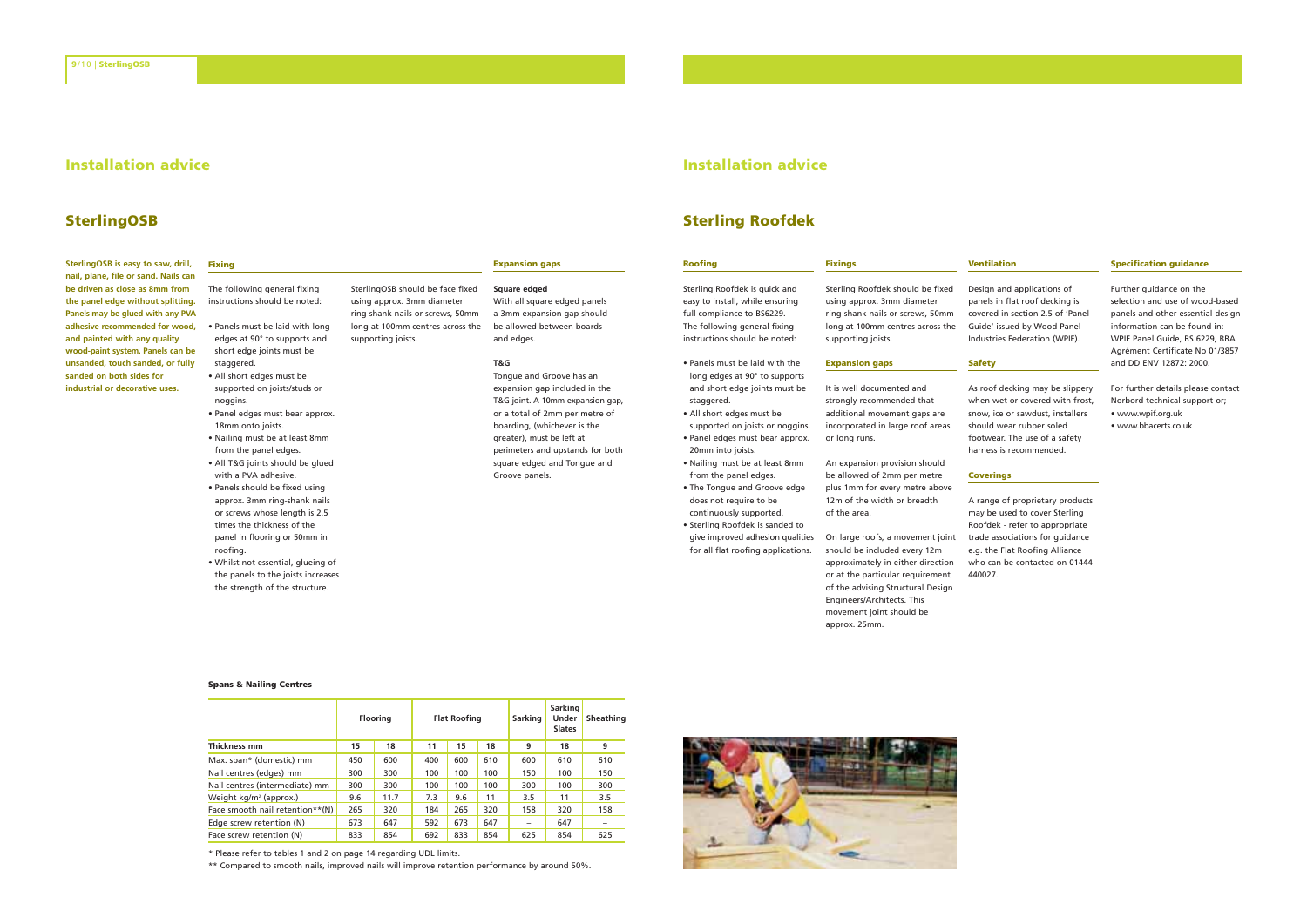## **Coating Treating Storing Conditioning**

When choosing <sup>a</sup> coating system, the desired longevity, decorative effect and level of maintenance should be considered.

Where <sup>a</sup> fine finish is required, factory sanded panels should be used. With unsanded panels, surfaces should be first wire brushed to remove any loose wafers and resin deposits. Priming and top coating with <sup>a</sup> spirit based coating, as directed by the manufacturers, will give the highest quality finish. Where the final appearance is less important, water-based products may be used. These may cause some slight swelling of the surface wafers emphasising their outline.

Small test areas are recommended as Norbord Ltd cannot be held responsible for other manufacturers' product claims in this respect. Manufacturers' guidelines on application should always be followed.

If required, SterlingOSB can be treated to further protect against fungal or insect attack. It is recommended that a 3-minute dip cycle rather than <sup>a</sup> double vacuum cycle be used, and <sup>a</sup> solvent based system should be used in preference to <sup>a</sup> water based system. Experience shows that adequate preservative uptake is provided by this method.

Double vacuum systems and the use of water based chemicals can, as with most panel products, adversely affect the structural properties of the panel. All fireretardant impregnation systems are water based and usually involve a double vacuum and pressure cycle. It is essential to obtain structural performance characteristics from the treatment company and follow their end-use recommendations. Fire-retardant paints and finishes can be used on SterlingOSB. Visit www.wfrc.co.uk for up to date information.

responsible for any independently handled process which may affect the strength properties of the finished panel. Panels should be stored under cover, on <sup>a</sup> level base with sufficient bearers to prevent sagging or other distortion. Care should be taken to protect edges. Where the panel is to be stored for <sup>a</sup> prolonged period, additional bearers should be installed. An HSE information sheet on the

'safe stacking of sawn material and board materials' is available on request.

Norbord Ltd cannot be held

In common with other wood and wood-based products, OSB may expand or contract slightly when exposed to changes of moisture in the atmosphere. Boards should be allowed to reach equilibrium by storing them under the atmospheric conditions in which they are to be used for <sup>a</sup> minimum of 48 hours prior to installation.

Correct method of edge stacking



Correct method of storage on battens

## **Technical data**

### **Product specification**

| Property                                    | <b>Unit</b> | <b>Specification</b> |
|---------------------------------------------|-------------|----------------------|
| Density                                     | $kq/m^3$    | $620/640 \pm 5%$     |
| Length/width deviation                      | mm          | $+0$ to $-2$         |
| Thickness deviation - unsanded              | mm          | ± 0.8                |
| Thickness deviation - sanded                | mm          | ± 0.3                |
| Squareness (tolerance)                      | mm/m        | 3                    |
| Straightness                                | mm/m        | 0.6                  |
| Linear expansion (65-85% relative humidity) | %           | 0.15                 |
| Thermal conductivity - "k" value            | W/(m.k)     | 0.13                 |
| Reaction to fire (EN 13501-1)               |             | Class D              |

### **Ultra low formaldehyde**

SterlingOSB meets the E1 requirements as stated in EN13986:2002 or class 1 of EN 300.

#### **Product sizes available**

| <b>Product</b>                                           | Size (mm)                                                | Thickness (mm)                 |
|----------------------------------------------------------|----------------------------------------------------------|--------------------------------|
| Sterling OSB2 - square edged                             | 2440 x 1220                                              | 8, 9, 11, 15, 18, 22, 25       |
| Sterling OSB3 - square edged                             | 2400 x 1200<br>2440 x 1220<br>2700 x 1200                | 9, 11, 15, 18<br>9, 11, 15, 18 |
| Sterling OSB3<br>Tonqued & Grooved - 2 edges             | 2440 x 1200 (laid measure)<br>2440 x 1200 (laid measure) | 15, 18, 22<br>15, 18, 22       |
| <b>Sterling OSB3</b><br>Tonqued & Grooved - 4 edges      | 2400 x 590 (laid measure)<br>2440 x 590 (laid measure)   | 15, 18, 22<br>15, 18, 22       |
| Sterling Roofdek (Sanded)<br>Tonqued & Grooved - 2 edges | 2440 x 1200 (laid measure)                               | 18                             |

Other sizes are available on request.

### **Boards per pack**

| <b>Thickness</b> | 8   | $\Omega$ |    | 15 | 18 |  |
|------------------|-----|----------|----|----|----|--|
| No. of Boards    | 112 | 100      | 82 | 60 | 50 |  |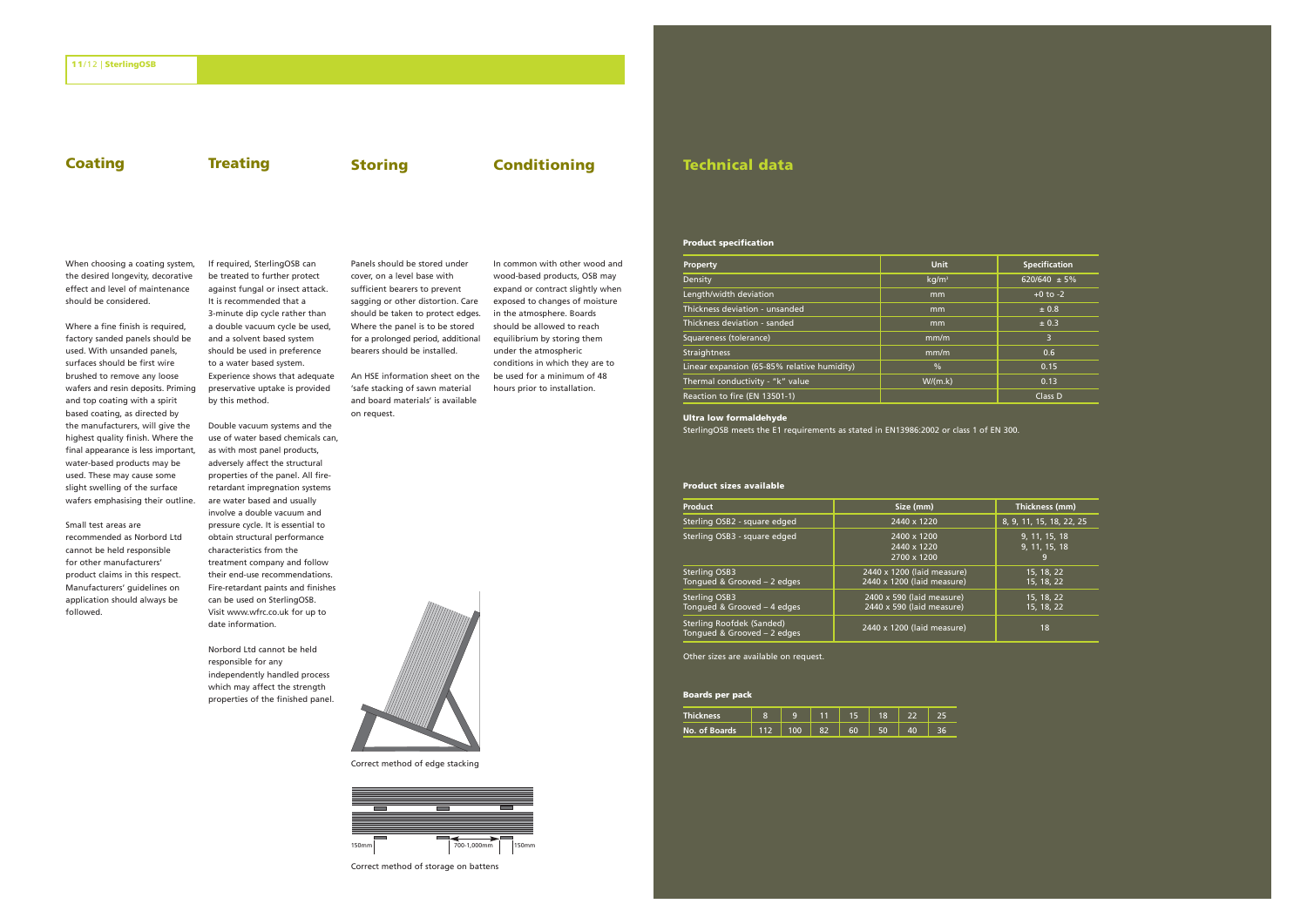#### **Permissible vertical loads, per board thickness, per given span Based on:**

**for SterlingOSB 2/3 spanning** 1. Material properties to BS EN 12369-1:2001 and BS EN 300: 1997. 2. Structural design to British Standard BS 5268-2: 1996. 3. Structural design to British Standard BS 5268-2: 2002.

| <b>Service Classes</b>                                            | <b>Service class 1</b>                                                                                                                                                                                      | <b>Service class 2</b>                                                                                                                                                                                      |
|-------------------------------------------------------------------|-------------------------------------------------------------------------------------------------------------------------------------------------------------------------------------------------------------|-------------------------------------------------------------------------------------------------------------------------------------------------------------------------------------------------------------|
| Three service classes are defined<br>in British Standard BS 5268. | Characterised by a moisture<br>content in the materials<br>corresponding to a temperature<br>of 20°C and the relative humidity<br>of the surrounding air only<br>exceeding 65% for a few weeks<br>per year. | Characterised by a moisture<br>content in the materials<br>corresponding to a temperature<br>of 20°C and the relative humidity<br>of the surrounding air only<br>exceeding 85% for a few weeks<br>per year. |
|                                                                   |                                                                                                                                                                                                             |                                                                                                                                                                                                             |

#### **Load Duration Classes**

**longitudinally**

| <b>Load-duration class</b> | Order of accumulated duration<br>of characteristic load | <b>Examples of loading</b> |
|----------------------------|---------------------------------------------------------|----------------------------|
| Permanent                  | more than 10 years                                      | self weight                |
| Long-term                  | 6 months to 10 years                                    | storage                    |
| Medium-term                | 1 week to 6 months                                      | imposed load               |
| Short-term                 | less than 1 week                                        | snow* and wind             |
| Instantaneous              |                                                         | accidental load            |

\*In areas which have <sup>a</sup> heavy snow load for <sup>a</sup> prolonged period of time, part of the load should be regarded as medium-term

### **Notes:**

- 1. Permissible load per span values given in Tables 2 and 6 values given in Tables 3, 4, 7 are for designs to BS 5268: Part 2 : 1996. These values are 5268: Part 2 : 2002. Separate relevant to both Service Classes 1 and 2.
- 2. Permissible load per span and 8 are for designs to BS values are given for Service Classes 1 and 2. 3. Permissible deflection is considered to be 1/300<sup>th</sup> of span. 4. Point (line) loads are in kN. 5. Uniformly distributed loads are in kN/m2.

## **Permissible Vertical Loads Permissible Vertical Loads in kN/m2**

## **Table 1**

**Service class 3**

service class 2.

Climatic conditions leading to higher moisture contents than in **Multi-span (3 point support) – Uniformly distributed load (BS 5268-2: 2002) (a) Service class 1**

|           |                      |      |                      |      |      | SterlingOSB3 board thickness (mm) |                      |       |                      |       |
|-----------|----------------------|------|----------------------|------|------|-----------------------------------|----------------------|-------|----------------------|-------|
| Span (mm) | 9                    |      | 11                   |      |      | 15                                |                      | 18    | 22                   |       |
|           | <b>Load duration</b> |      | <b>Load duration</b> |      |      | <b>Load duration</b>              | <b>Load duration</b> |       | <b>Load duration</b> |       |
|           | Long                 | Med  | Long                 | Med  | Long | Med                               | Long                 | Med   | Long                 | Med   |
| 300       | 1.50                 | 3.07 | 2.90                 | 5.95 | 5.38 | 11.03                             | 6.73                 | 13.79 | 9.95                 | 20.39 |
| 350       | 1.17                 | 2.40 | 1.99                 | 4.08 | 4.46 | 9.14                              | 5.78                 | 11.84 | 8.65                 | 17.73 |
| 400       | 0.82                 | 1.68 | 1.50                 | 3.07 | 3.55 | 7.28                              | 4.86                 | 9.96  | 7.26                 | 14.88 |
| 450       | 0.58                 | 1.18 | 1.05                 | 2.15 | 2.66 | 5.46                              | 3.84                 | 7.87  | 5.74                 | 11.75 |
| 500       | 0.42                 | 0.86 | 0.76                 | 1.57 | 1.94 | 3.98                              | 3.11                 | 6.38  | 4.65                 | 9.52  |
| 550       | 0.32                 | 0.65 | 0.58                 | 1.18 | 1.46 | 2.99                              | 2.52                 | 5.16  | 3.84                 | 7.87  |
| 600       | 0.24                 | 0.50 | 0.44                 | 0.91 | 1.12 | 2.30                              | 1.94                 | 3.98  | 3.23                 | 6.61  |
| 650       | 0.19                 | 0.39 | 0.35                 | 0.71 | 0.88 | 1.81                              | 1.53                 | 3.13  | 2.79                 | 5.71  |
| 700       | 0.15                 | 0.31 | 0.28                 | 0.57 | 0.71 | 1.45                              | 1.22                 | 2.51  | 2.23                 | 4.57  |
| 750       | 0.12                 | 0.25 | 0.23                 | 0.47 | 0.58 | 1.18                              | 0.99                 | 2.03  | 1.82                 | 3.72  |
| 800       | 0.10                 | 0.21 | 0.19                 | 0.39 | 0.47 | 0.97                              | 0.82                 | 1.68  | 1.50                 | 3.07  |

Note: In timber frame housing, 15mm Sterling OSB/3 is often used as <sup>a</sup> temporary deck at 600mm centres. We recommend avoiding unduly high point loads.

#### **Table 2 (b) Service class 2**

**SterlingOSB3 board thickness (mm) Span (mm) 9 11 15 18 22 Load duration Load duration Load duration Load duration Load duration Long Med Long Med Long Med Long Med Long Med** 1.15 2.48 2.23 4.81 4.14 8.91 5.18 11.14 7.65 16.47 0.90 1.94 1.53 3.30 3.43 7.38 4.44 9.56 6.66 14.32 0.63 1.36 1.15 2.48 2.73 5.88 3.74 8.05 5.58 12.02 0.44 0.95 0.81 1.74 2.05 4.41 2.95 6.36 4.41 9.50 0.32 0.70 0.59 1.26 1.49 3.21 2.39 5.15 3.58 7.70 0.24 0.52 0.44 0.95 1.12 2.42 1.94 4.17 2.95 6.36 0.19 0.40 0.34 0.74 0.86 1.86 1.49 3.21 2.48 5.34 0.15 0.32 0.27 0.58 0.68 1.46 1.18 2.53 2.14 4.62 0.12 0.25 0.22 0.46 0.54 1.17 0.94 2.03 1.72 3.70 0.10 0.21 0.18 0.38 0.44 0.95 0.76 1.64 1.40 3.01 0.08 0.17 0.14 0.31 0.36 0.78 0.63 1.36 1.15 2.48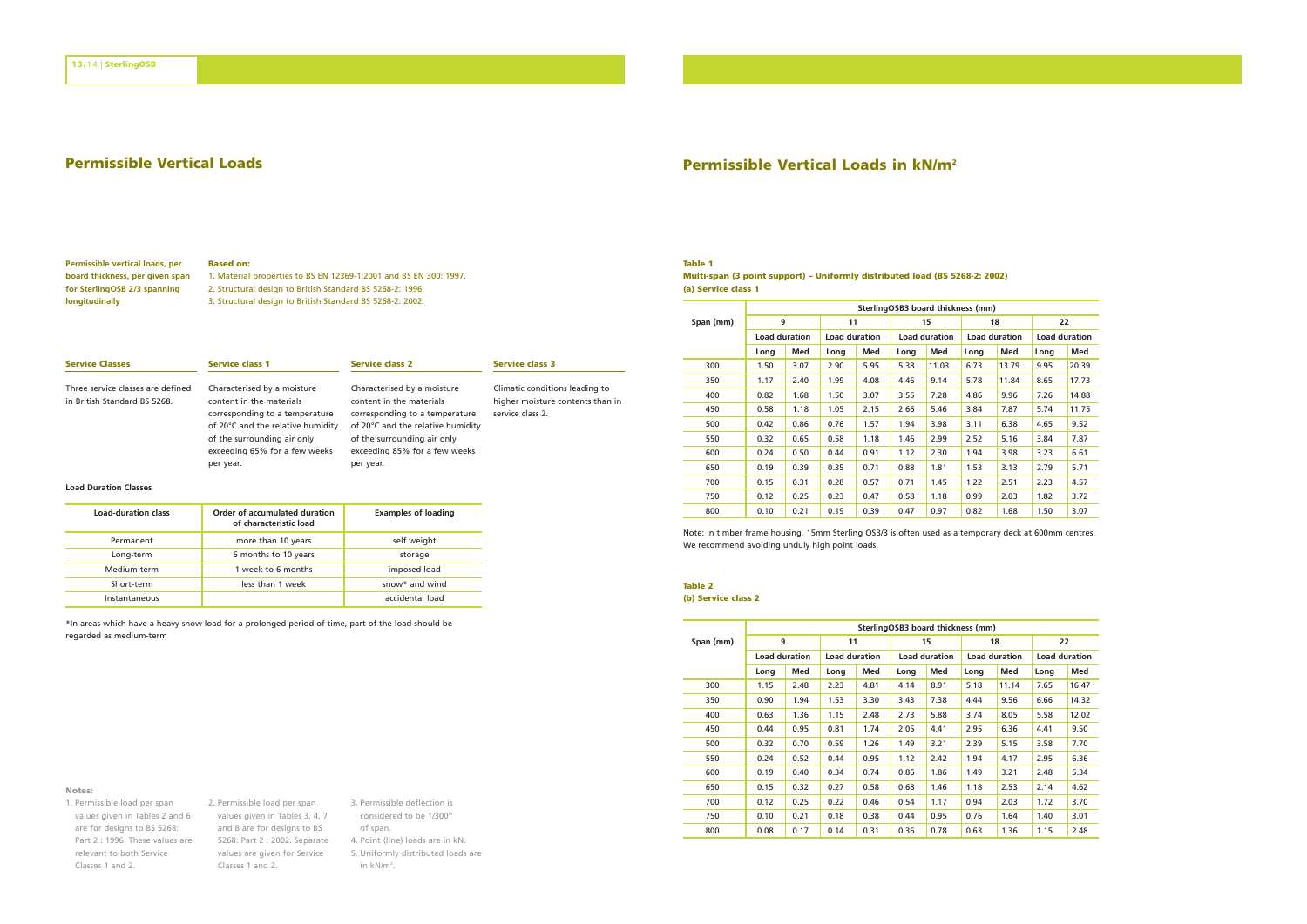## **Permissible Vertical Loads in kN/m2**

## **Table 3**

**Multi-span (3 point support) – Uniformly distributed load (BS 5268-2: 1996)**

|           | SterlingOSB3 board thickness (mm) |      |                      |      |      |                      |                      |       |                      |       |
|-----------|-----------------------------------|------|----------------------|------|------|----------------------|----------------------|-------|----------------------|-------|
| Span (mm) | 9                                 |      | 11                   |      |      | 15                   | 18                   |       | 22                   |       |
|           | <b>Load duration</b>              |      | <b>Load duration</b> |      |      | <b>Load duration</b> | <b>Load duration</b> |       | <b>Load duration</b> |       |
|           | Long                              | Med  | Long                 | Med  | Long | Med                  | Long                 | Med   | Long                 | Med   |
| 300       | 2.5                               | 3.00 | 4.84                 | 5.81 | 8.97 | 10.77                | 11.21                | 13.46 | 16.58                | 19.90 |
| 350       | 1.95                              | 2.34 | 3.32                 | 3.98 | 7.43 | 8.92                 | 9.63                 | 11.55 | 14.42                | 17.30 |
| 400       | 1.37                              | 1.64 | 2.49                 | 2.99 | 5.92 | 7.10                 | 8.10                 | 9.72  | 12.10                | 14.52 |
| 450       | 0.96                              | 1.15 | 1.75                 | 2.10 | 4.44 | 5.33                 | 6.40                 | 7.68  | 9.56                 | 11.47 |
| 500       | 0.70                              | 0.84 | 1.27                 | 1.53 | 3.23 | 3.88                 | 5.19                 | 6.22  | 7.75                 | 9.30  |
| 550       | 0.53                              | 0.63 | 0.96                 | 1.15 | 2.43 | 2.92                 | 4.20                 | 5.04  | 6.40                 | 7.68  |
| 600       | 0.41                              | 0.49 | 0.74                 | 0.89 | 1.87 | 2.25                 | 3.23                 | 3.88  | 5.38                 | 6.46  |
| 650       | 0.32                              | 0.38 | 0.58                 | 0.70 | 1.47 | 1.77                 | 2.55                 | 3.06  | 4.65                 | 5.58  |
| 700       | 0.25                              | 0.30 | 0.47                 | 0.56 | 1.18 | 1.42                 | 2.04                 | 2.45  | 3.72                 | 4.46  |
| 750       | 0.21                              | 0.25 | 0.38                 | 0.46 | 0.96 | 1.15                 | 1.65                 | 1.98  | 3.03                 | 3.63  |
| 800       | 0.17                              | 0.21 | 0.31                 | 0.38 | 0.79 | 0.94                 | 1.37                 | 1.64  | 2.49                 | 2.99  |

## **Permissible Vertical Loads in kN**

## **Table 4**

**Multi-span (3 point support) – Point load (BS 5268-2: 1996)**

|           |                      |      |      |                      |      | SterlingOSB3 board thickness (mm) |      |                      |      |                      |  |
|-----------|----------------------|------|------|----------------------|------|-----------------------------------|------|----------------------|------|----------------------|--|
| Span (mm) |                      | 9    |      | 11                   |      | 15                                |      | 18                   | 22   |                      |  |
|           | <b>Load duration</b> |      |      | <b>Load duration</b> |      | <b>Load duration</b>              |      | <b>Load duration</b> |      | <b>Load duration</b> |  |
|           | Long                 | Med  | Long | Med                  | Long | Med                               | Lona | Med                  | Long | Med                  |  |
| 300       | 0.35                 | 0.42 | 0.57 | 0.69                 | 1.37 | 1.64                              | 2.29 | 2.74                 | 3.35 | 4.02                 |  |
| 350       | 0.26                 | 0.31 | 0.46 | 0.55                 | 1.13 | 1.36                              | 1.87 | 2.25                 | 2.91 | 3.50                 |  |
| 400       | 0.20                 | 0.24 | 0.36 | 0.43                 | 0.92 | 1.10                              | 1.59 | 1.90                 | 2.51 | 3.02                 |  |
| 450       | 0.15                 | 0.18 | 0.29 | 0.34                 | 0.73 | 0.87                              | 1.25 | 1.50                 | 2.12 | 2.54                 |  |
| 500       | 0.13                 | 0.15 | 0.23 | 0.28                 | 0.59 | 0.70                              | 1.01 | 1.22                 | 1.85 | 2.22                 |  |
| 550       | 0.11                 | 0.13 | 0.19 | 0.23                 | 0.49 | 0.58                              | 0.84 | 1.01                 | 1.53 | 1.84                 |  |
| 600       | 0.09                 | 0.10 | 0.16 | 0.19                 | 0.41 | 0.49                              | 0.71 | 0.85                 | 1.29 | 1.54                 |  |
| 650       | 0.07                 | 0.09 | 0.14 | 0.17                 | 0.35 | 0.42                              | 0.60 | 0.72                 | 1.09 | 1.31                 |  |
| 700       | 0.07                 | 0.08 | 0.12 | 0.14                 | 0.30 | 0.36                              | 0.52 | 0.62                 | 0.95 | 1.14                 |  |
| 750       | 0.05                 | 0.06 | 0.10 | 0.12                 | 0.26 | 0.31                              | 0.45 | 0.54                 | 0.83 | 0.99                 |  |
| 800       | 0.05                 | 0.06 | 0.09 | 0.11                 | 0.23 | 0.27                              | 0.39 | 0.47                 | 0.73 | 0.87                 |  |

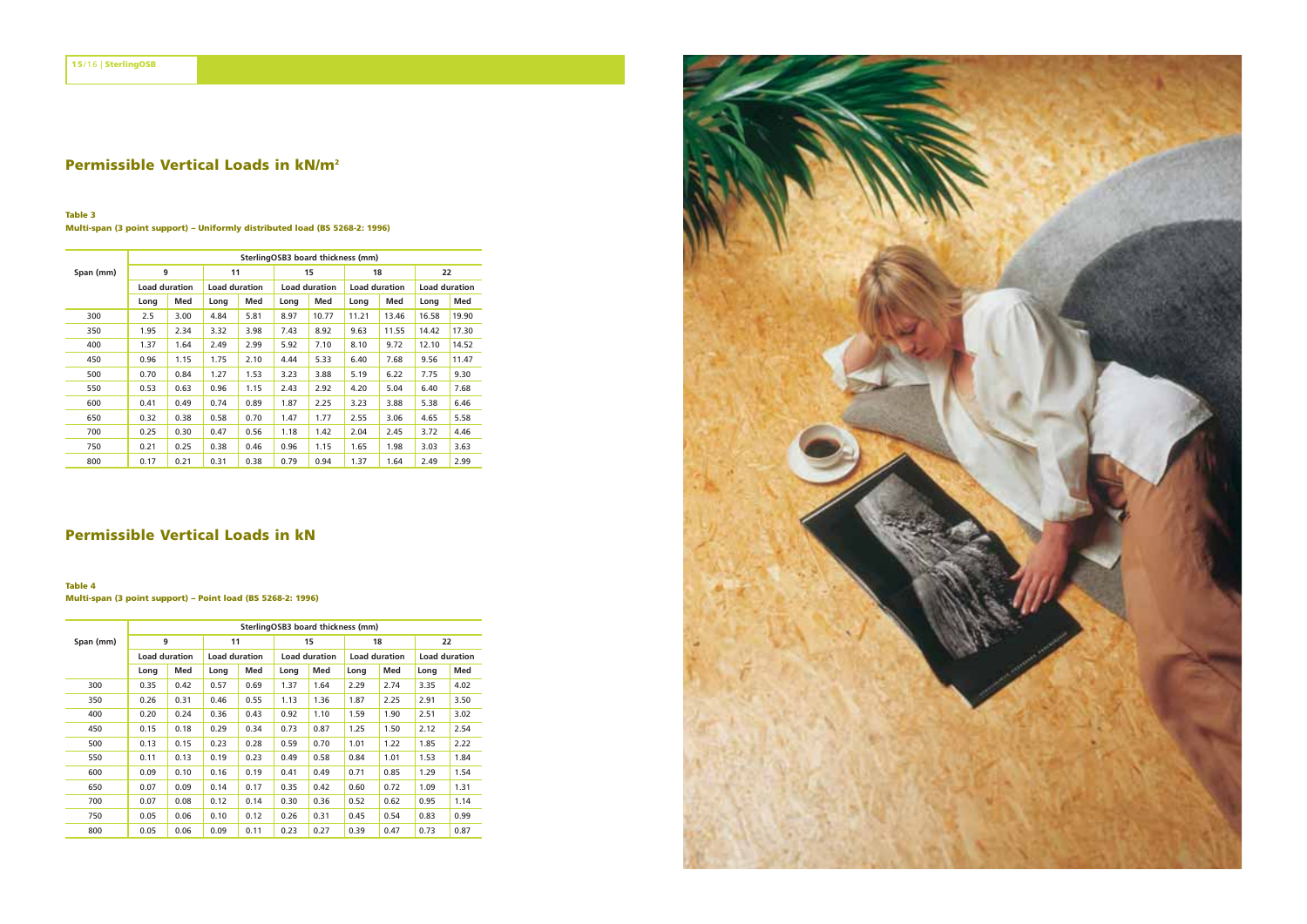## **Permissible Vertical Loads in kN**

#### **Table 5 Multi-span (3 point support) – Point load (BS 5268-2: 2002) (a) Service class 1**

|           | SterlingOSB3 board thickness (mm) |      |      |                      |      |                      |                      |      |                      |      |
|-----------|-----------------------------------|------|------|----------------------|------|----------------------|----------------------|------|----------------------|------|
| Span (mm) |                                   | 9    |      | 11                   |      | 15                   |                      | 18   | 22                   |      |
|           | <b>Load duration</b>              |      |      | <b>Load duration</b> |      | <b>Load duration</b> | <b>Load duration</b> |      | <b>Load duration</b> |      |
|           | Long                              | Med  | Long | Med                  | Long | Med                  | Long                 | Med  | Long                 | Med  |
| 300       | 0.21                              | 0.43 | 0.34 | 0.70                 | 0.82 | 1.68                 | 1.37                 | 2.81 | 2.01                 | 4.11 |
| 350       | 0.16                              | 0.32 | 0.28 | 0.57                 | 0.68 | 1.39                 | 1.12                 | 2.30 | 1.75                 | 3.58 |
| 400       | 0.12                              | 0.25 | 0.22 | 0.44                 | 0.55 | 1.13                 | 0.95                 | 1.95 | 1.51                 | 3.09 |
| 450       | 0.09                              | 0.19 | 0.17 | 0.35                 | 0.44 | 0.89                 | 0.75                 | 1.54 | 1.27                 | 2.61 |
| 500       | 0.08                              | 0.16 | 0.14 | 0.29                 | 0.35 | 0.72                 | 0.61                 | 1.25 | 1.11                 | 2.28 |
| 550       | 0.06                              | 0.13 | 0.12 | 0.24                 | 0.29 | 0.60                 | 0.50                 | 1.03 | 0.92                 | 1.89 |
| 600       | 0.05                              | 0.11 | 0.10 | 0.20                 | 0.24 | 0.50                 | 0.42                 | 0.87 | 0.77                 | 1.58 |
| 650       | 0.04                              | 0.09 | 0.08 | 0.17                 | 0.21 | 0.43                 | 0.36                 | 0.74 | 0.66                 | 1.34 |
| 700       | 0.04                              | 0.08 | 0.07 | 0.15                 | 0.18 | 0.37                 | 0.31                 | 0.64 | 0.57                 | 1.16 |
| 750       | 0.03                              | 0.07 | 0.06 | 0.12                 | 0.16 | 0.32                 | 0.27                 | 0.56 | 0.50                 | 1.02 |
| 800       | 0.03                              | 0.06 | 0.06 | 0.11                 | 0.14 | 0.28                 | 0.24                 | 0.48 | 0.44                 | 0.89 |

## **Table 6**

**(b) Service class 2**

|           |                      |      |                      |      |                      | SterlingOSB3 board thickness (mm) |                      |      |                      |      |
|-----------|----------------------|------|----------------------|------|----------------------|-----------------------------------|----------------------|------|----------------------|------|
| Span (mm) |                      | 9    |                      | 11   |                      | 15                                | 18                   |      | 22                   |      |
|           | <b>Load duration</b> |      | <b>Load duration</b> |      | <b>Load duration</b> |                                   | <b>Load duration</b> |      | <b>Load duration</b> |      |
|           | Long                 | Med  | Lona                 | Med  | Long                 | Med                               | Long                 | Med  | Long                 | Med  |
| 300       | 0.16                 | 0.35 | 0.26                 | 0.57 | 0.63                 | 1.36                              | 1.06                 | 2.27 | 1.54                 | 3.32 |
| 350       | 0.12                 | 0.26 | 0.21                 | 0.46 | 0.52                 | 1.13                              | 0.86                 | 1.86 | 1.34                 | 2.89 |
| 400       | 0.09                 | 0.20 | 0.17                 | 0.36 | 0.42                 | 0.91                              | 0.73                 | 1.58 | 1.16                 | 2.50 |
| 450       | 0.07                 | 0.15 | 0.13                 | 0.28 | 0.34                 | 0.72                              | 0.58                 | 1.25 | 0.98                 | 2.11 |
| 500       | 0.06                 | 0.13 | 0.11                 | 0.23 | 0.27                 | 0.58                              | 0.47                 | 1.01 | 0.86                 | 1.84 |
| 550       | 0.05                 | 0.11 | 0.09                 | 0.19 | 0.22                 | 0.48                              | 0.39                 | 0.83 | 0.71                 | 1.52 |
| 600       | 0.04                 | 0.09 | 0.07                 | 0.16 | 0.19                 | 0.40                              | 0.33                 | 0.70 | 0.59                 | 1.28 |
| 650       | 0.03                 | 0.07 | 0.06                 | 0.14 | 0.16                 | 0.34                              | 0.28                 | 0.60 | 0.50                 | 1.09 |
| 700       | 0.03                 | 0.07 | 0.06                 | 0.12 | 0.14                 | 0.30                              | 0.24                 | 0.52 | 0.44                 | 0.94 |
| 750       | 0.02                 | 0.05 | 0.05                 | 0.10 | 0.12                 | 0.26                              | 0.21                 | 0.45 | 0.38                 | 0.82 |
| 800       | 0.02                 | 0.05 | 0.04                 | 0.09 | 0.10                 | 0.23                              | 0.18                 | 0.39 | 0.34                 | 0.72 |

## **Environmental credentials**

#### **Forest Stewardship Council Investing in the environment**

Norbord is committed to sourcing all of its timber from responsibly managed forests and therefore all of our European sites have the capacity to manufacture to Forest Stewardship Council standards. The FSC product label allows

consumers worldwide to recognise products that support the growth of responsible forest management. In an increasingly environmentally aware marketplace many demand the FSC mark on their wood products: with Norbord it comes as standard.

At Norbord, all of our facilities are regularly visited by <sup>a</sup> team of environmental auditors, so there is always something better to strive for and <sup>a</sup> new standard to set. This combines with our open approach to business. Norbord is <sup>a</sup> name you can trust to deliver, and to keep its promises.

Norbord has invested heavily in environmental improvements since 1995. This includes aircleaning technology such as state-of-the-art WESPS (wet electrostatic precipitators). It also means investment in recycling facilities. We can generate as much as half our mill's energy needs by using wood residues as fuel – composting what is left.

> By reusing and conserving, we safeguard the environment and keep our costs down. In turn, our products are good for the environment and also good for your budget.

All of our plants have obtained the coveted environmental ISO 14001 accreditation. The ISO 14000 family addresses environmental management. This means what the organisation does to: • minimise harmful effects on the environment caused by its activities, and to • achieve continual improvement

of its environmental performance







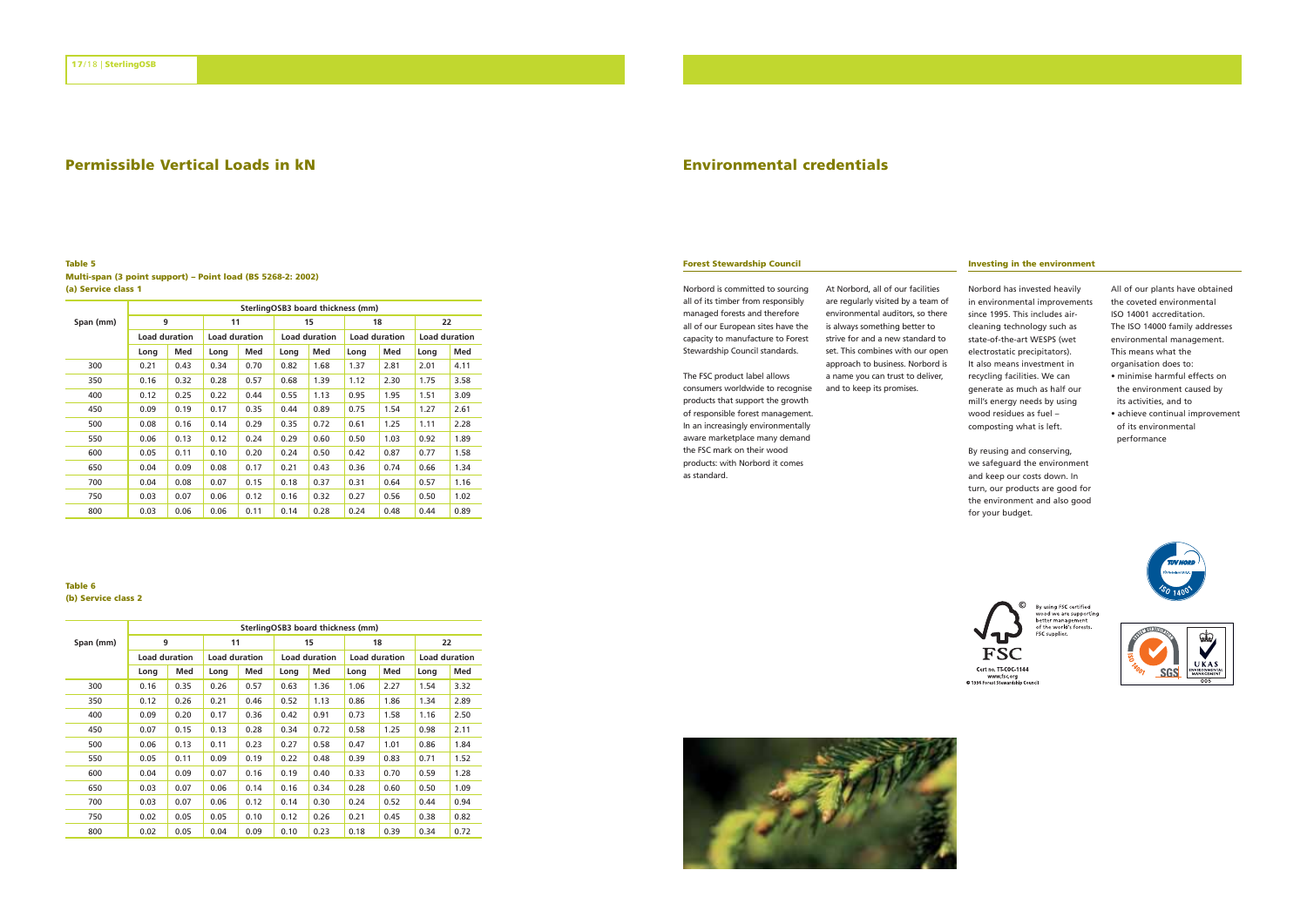## **Norbord across the globe**

#### **Industry sectors served**

Norbord is one of the World's leading manufacturers of engineered wood-based panels. With our headquarters in Toronto, we employ some 2,700 people worldwide with approximately 1,200 of them in Europe. We are publicly owned and listed on the Toronto Stock Exchange.

**Norbord across the globe**

• 11 OSB mills • 2 MDF plants • 2 particleboard plants • 1 speciality plywood mill • 1 furniture plant

**Our facilities include**

The result is <sup>a</sup> successful company built on integrity, listening to our customers and always improving the way we work.

**Particleboard**

Our products are used extensively in the construction, furniture and DIY sectors. From tongued and grooved Caberfloor ideal for flooring solutions, to structural SterlingOSB designed to withstand the rigours of I-joists, all our products are manufactured to vigorous quality standards.



**Norbord in Europe and Quality Credentials**

#### **In Europe, we have four sites British Board of Agrément**

**• Cowie, Scotland** Tel +44 (0)1786 812921 Fax +44 (0)1786 815622 Caberwood MDF Caberboard Caberfloor Caberdek

**• Inverness, Scotland** Tel: +44 (0)1463 792424 Fax: +44 (0)1463 791764 SterlingOSB2 SterlingOSB3 Sterling Roofdek

**• South Molton, England** Tel: +44 (0)1769 572991

Fax: +44 (0)1769 572413 Conti Caberboard Furniture Components

**• Genk, Belgium** Tel: +32 (0)89 500300 Fax: +32 (0)89 362971 SterlingOSB Conti

The BBA (British Board of Agrément) is designated by UK Government to issue European Technical Approvals. This provides third party security and further guarantee of SterlingOSB performance in modern construction applications. A copy of the certificate can be found at www.norbord.com

The CE mark (from the French, 'Conformité Européan') is intended to promote the free movement of products within the EU by showing that essential health and safety requirements have been met.

**CE Marking**

The CPD (Construction Products Directive) applies standards to the finished works into which construction products are to be used, rather than applying directly to the products themselves. These quality standards ensure that:

• The product has been subject to an appropriate system of attestation of conformity with one or more technical specifications;

• The product does in fact conform with the relevant aspects of the identified technical specifications; and

• Therefore, the product is fit for its express intended use or with its implied range of suitable uses.





**Cowie** Scotland **Inverness** Scotland **South Molton** England **Genk** Belgium









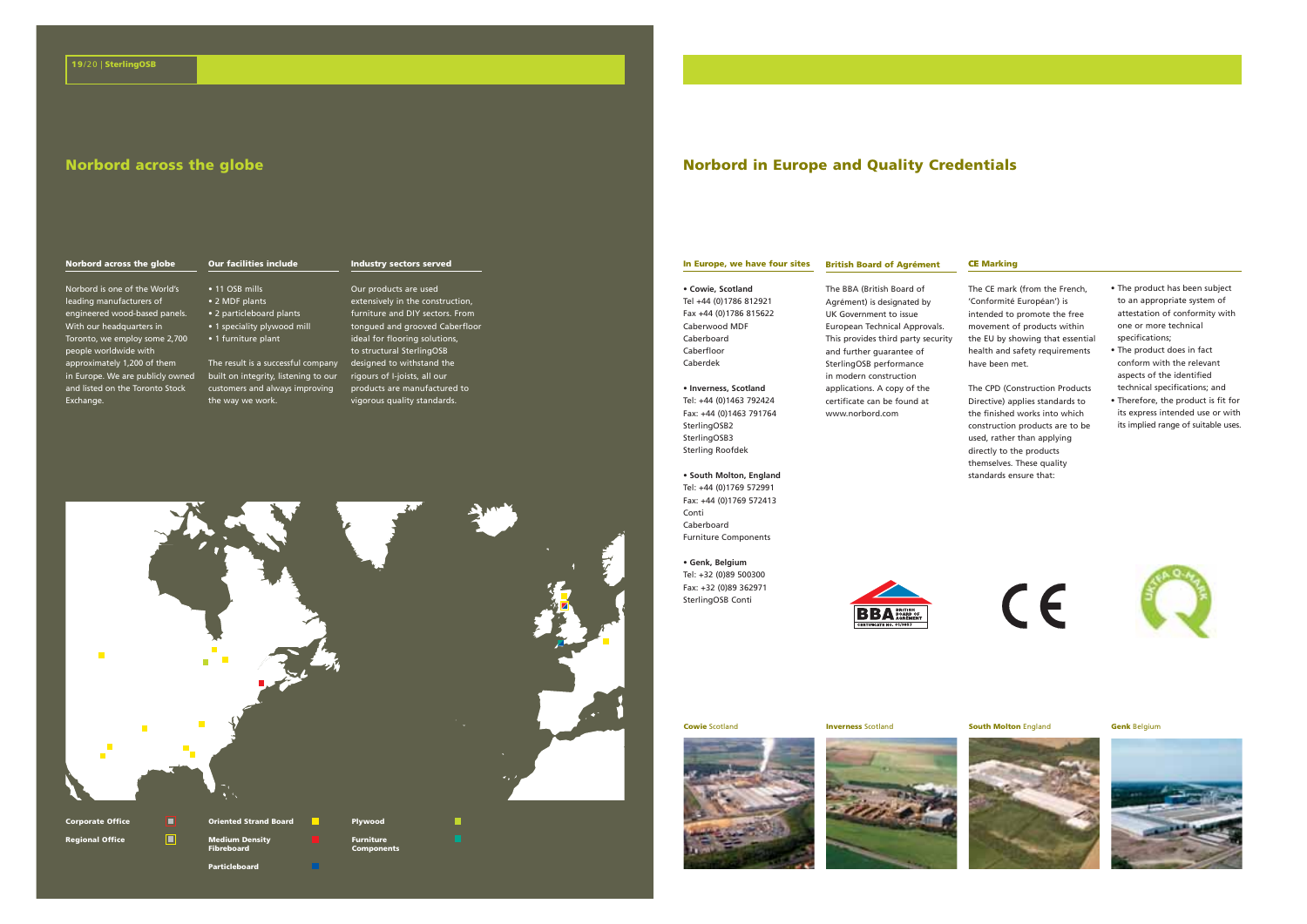The people of Norbord Europe have adopted a common set of values **which have been built through open communication and dialogue reflective of mutual respect. They can be summarised in three words:**

**CUSTOMERS** 





#### **Commitment to helping our customers be successful**

customer relationships are not based on win-win outcomes, then they are not sustainable.

This belief drives our strategy of focusing on key customers and working with them to ensure mutual benefits over the long term. Benefits based on continuing improvements in customer service, product and business development, supply chain effectiveness and technical support.

The only valid gauge of our success in this commitment, is whether our customers believe and say we're doing it.

#### **Trust and personal responsibility in all relationships**

Our people recognise that if our We believe that each of our people has the capability and commitment to maximise his/her contribution and the desire to take responsibility for their

• Safety Our collective goal is to set clear actions. objectives and to deliver on all promises and commitments. This philosophy applies whether we're engaged with customers, suppliers, fellow members of

Norbord, shareholders, or with the community at large.

## **Excellence as our standard**

Our goal is to have an organisation which is capable of excellence and of delivering it consistently in the areas critical to our business.

These include the following:

- Managing beyond customer expectations • Supply chain management
- Cost management
- Capacity assurance • Organisational effectiveness

## **Values and beliefs Customer support**

## **Logistics**

At Norbord, we run our own known for its reliability; <sup>a</sup> service that guarantees availability.

Available to selected accounts, our unique Fastrack guarantee goes even further.

**How Fastrack can work for you:** • Assured supply

• Direct delivery to your customers • One order point for all products • Improved stock turnover

Our range of logistical options adds up to on time and in full delivery.

specialist logistics service. A service technical team is on hand to deal At Norbord, our experienced with enquiries from architects, builders, contractors – in fact anyone involved in the specification or use of Norbord's engineered wood-based panels.

**Technical support**

**MSDS**

Rest assured – our commitment will continue throughout your project and beyond.

Support or visit **www.norbord.com**

Material Safety Data-Sheets are available for all Norbord products.

Please contact Norbord Technical

• Specifiers

**Training**

technical sales personnel have been providing training aimed at improving the knowledge and skills of: • Construction professionals

As <sup>a</sup> member of the Construction CPD Certification Service, you can be safe in the knowledge that Norbord's training is amongst the best in the industry.



Construction CPD<br>Certification

For many years Norbord's

• Merchant and distribution staff • Technical support staff • Sales personnel